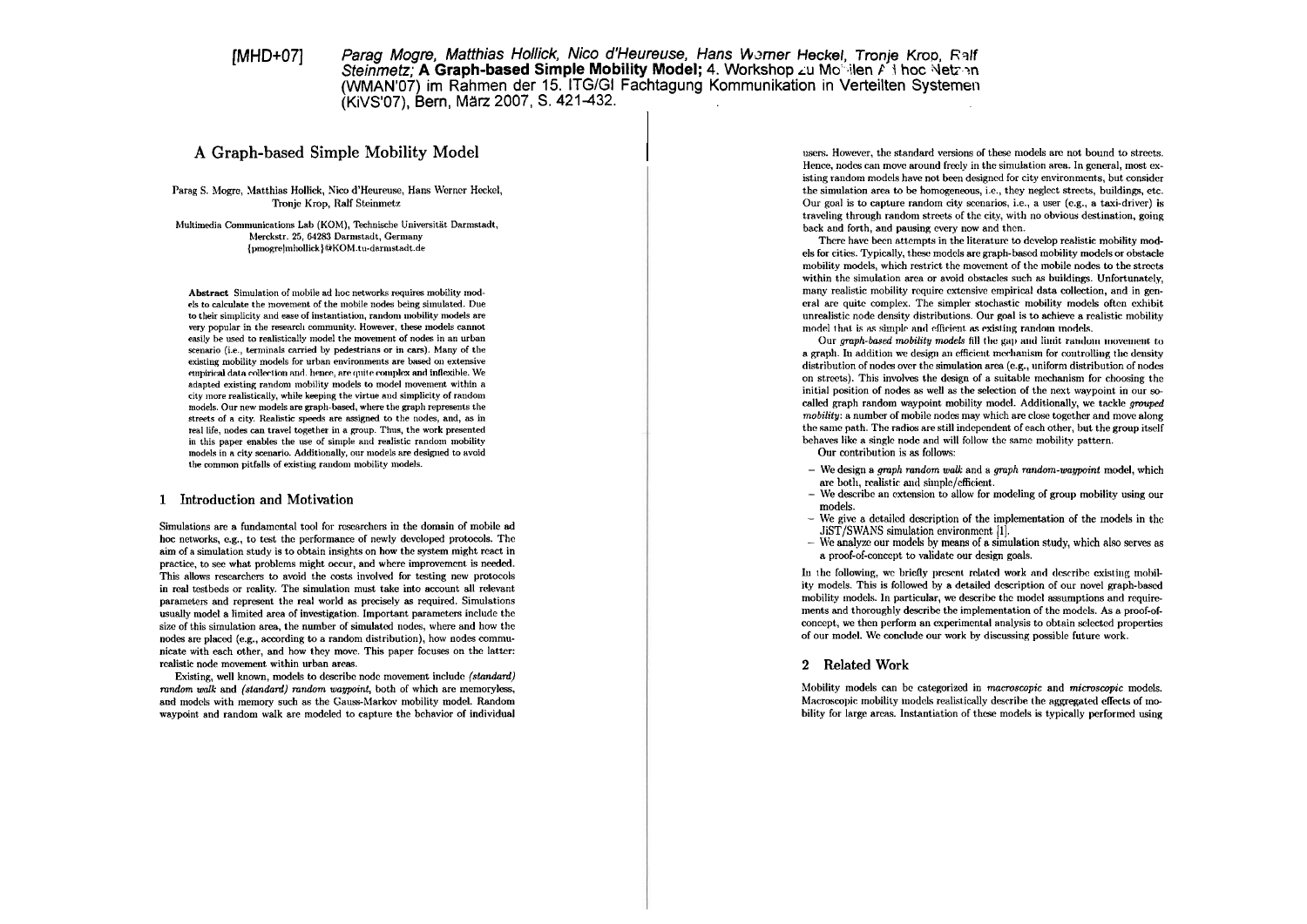census data. Activity-based macroscopic models borrow the concept of trips to describe the mobile user's behavior on different scale [2,3]. For a detailed discussion of realistic macroscopic mobility models for metropolitan areas see [4]. The process of instantiation of the macroscopic mobility models is, however, rather complcx and involves cmpirical dnta collcction.

In contrast, microscopic models describe the average mobility behavior of individual entities, usually, by means of a mathematical description of the paths of these entities in the simulated area. Most synthetic or random models fall into this clas **151,** which includcs thc random walk as well as the random waypoint mobility model [6]. In the latter, each mobile node randomly selects a position in the simulation area as its destination. The node then moves toward this destination with a constant velocity chosen uniformly and randomly from  $[0, V_{max}]$ . The parameter  $V_{max}$  specifies the maximum speed of the mobile nodes in the simulation. On reaching the destination the mobile node may pause for a short interval while it chooses the next destination to travel to. In contrast to the random waypoint model, the nodes in the random walk model move with a randomly sclected constant speed in a randomly selected direction for an interval of time. After this time interval, the individual nodes select another random direction of travel and another random speed. The main strength of these random models is the virtue and simplicity of implementation and usage. Due to their simplicity and case of use, they are available widely in simulation platforms and have been used extensively in performance evaluations of ad hoc routing protocols.

A typical scenario where ad hoc networks (or vehicular networks) composed of mobile nodes arc expected to thrive and exist in future are urban, city based sccnarios. Both random walk and random waypoint models, however, describe a "flat" simulation area without forbidden or preferred zones of movement (obstacles, buildings, streets). This is one of the major points of criticism for the above mobility models. Recently, the authors in [7] proposed the random trip mobility model, which provides a generalization of random waypoint and the random walk mobility models in realistic settings. Although it is a generic framework to obtain good mobility models, it is quitc complcx and requires careful parametcrization on part of the user. One of the simpler random mobility models that attempts to model the movemcnt of mobilc tcrminals in realistic sccnarios such as a city can be found in [8]. The authors introduce obstacles as a means to model the movement of users in a city-like scenario. However, the choice of the position at which new nodes are to be spawned in the simulation field and the strategy of nodes to select their next destination are left open. One can find many other mobility modcls which intcnd to introduce realistic aspects to thc mobility modcl by introducing various mobility patterns for different types of nodes [9], or by restricting mobility to certain areas, for example via graphs, see Refs. [8-11] for some proposed mobility models. These models allow a fair amount of freedom in defining the scenario (streets, buildings, node velocity, street signals, traffic congestion etc. However, the initialization of the above models is quite tedious and the protocol performance results obtained from the above simulation hold for the above scenario, but may be completely different for a different city modcls, street speeds, obstacle placements, etc. Thus, to obtain statistically sound and representative results it is necessary to carry out a simulation study of the protocol in a sufficiently large number of scenarios. With the complex setup required for the abovc models, this can be quite time consuming (both for setup of the scenario and for the actual simulation execution). Thus, these mobility models are not perfectly suited for simulation studies where one wants to test the protocol quickly in a Iargc nuniber of city-like scenarios.

Our work closes the above gap and provides an efficient and realistic algorithm for positioning nodes and determining the path towards the next destination. We implement a flexible framework which enables researchers to use simple random mobility models in a fairly realistic city-like scenario. The impleinentation also permits assigning a different mobility model to each individual node in the simulation. In addition, we address the well-known problems of the random waypoint model [12], which lead to undesired density distributions as shown in **(131.** 

### **3 Proposed Graph-based Models**

Our graph-based models necessitate various extensions to the existing random models. In particular, we need to devise a solution for the initial placement of the inodes on the simulation field such that the boundary conditions (nodes have to be located on the street graph only) are fulfilled. Also, the random destinations have to be chosen such that they fulfill the boundary conditious. For our solution, we have different alternatives. For the initial node placement, we can follow the ing the placement strategy of the standard models in a first step and then suap the nodc to the closcst point on a street. Another possibility is **to** placc nodcs according to a random distribution on the streets at initidization timc. For the choice of the random destination, we can again follow a strategy that randomly sclects a position on the available streets or that choses a random destination on the simulation area and then snaps the node to the nearest street.

Without loss of generality, for the implementation of our model, we choose to place the nodes on the simulation area and then calculate the nearest point on *a* street. Thus, by using different (uneven) random distributions, we can easily account for different population densities in the simulated area.

#### **3.1 Models**

**Graph Randorn Walk (GRW).** In the (standard) random walk **(SRM')** model, a mobile node chooses a random direction and speed, and moves for either a certain time or a certain distance. It then pauses and starts over, choosing new values, uncorrelated with the last direction and speed.

In our novel graph random walk *(GRW)* model, a node starts on an edge of thc siniulated graph. It randonily selects a total distance it is willing to travcl. For starting the movement, the node has two possibilities to move along the cdgc. As soon as it hits a vertex, one of the edges leaving the vertex is randomly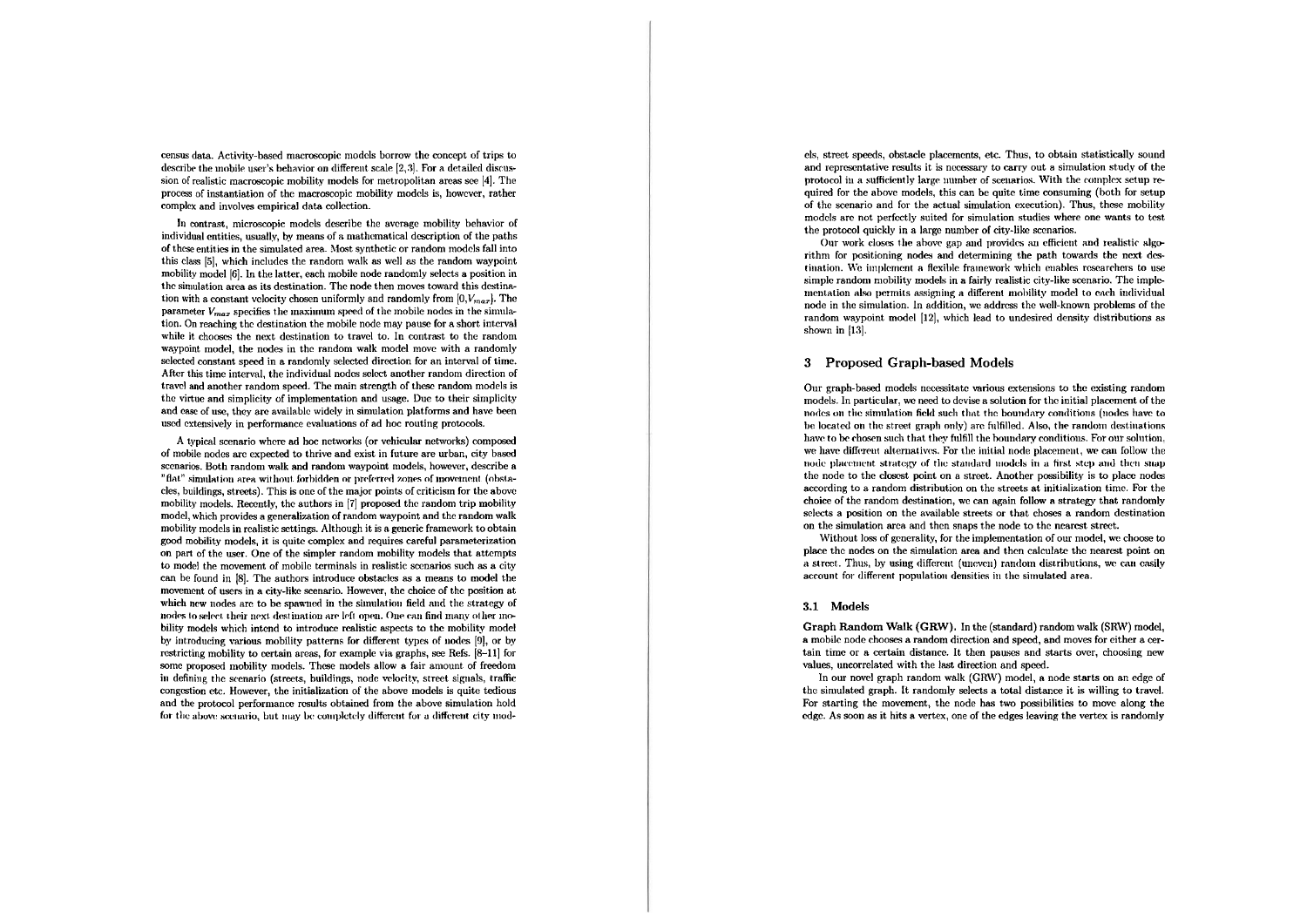chosen. Our algorithm does implement some memory here: the node will never move back to where it came from, unless it has entered a dead-end street and has nowhere else to move to. The step size memorized is 1. When the distance chosen in the beginning has been traveled, the node stops (on the edge), pauses for a random time, and starts over.

Graph Random Wavpoint (GWP). In the (standard) random wavpoint model (SWP), a node selects a random point anywhere within the simulation area. It then moves to the selected destination with a randomly selected speed, following the shortest path. It then pauses and starts over. Imitating that behavior, our new GWP model selects a random destination somewhere on an edge of the graph. It then calculates the shortest path to get there. The cost of a segment, used to calculate the shortest path, is the time necessary to travel along that street segment. The mobile node follows that path until the destination is reached. It then pauses and starts over, selecting a new destination.

#### 3.2 Implementation

The implementation was performed using the JiST/SWANS framework [1]. The JiST/SWANS documentation gives further information about the simulation API and the interfaces for handling mobility models, node locations, etc.

Random Values. To allow for flexible parameterization of our models, we decided to be as generic as possible with respect to the employed random number generator. Our proposed models make use of random values, e.g., to determine where a new node should be positioned, how fast it should travel, or how long a pause should be. To be flexible, we need to be able to incorporate different random distributions for these different tasks. While the position of a new node might be uniformly distributed over the entire simulation area, the travel speed could be Gaussian distributed with a certain variance and a mean corresponding to the speed limit on the street. We have chosen a flexible random number generator to fulfill the aforementioned requirements. The ValueServerclass of the commons.math-package [14] is such a generic number generator. Its default implementation allows to specify different distributions (constant. uniform, Gaussian, exponential) and their respective parameters (mean, variance), which can be specified in the simulation setup.

GraphRandomWalk (GRW). The implementation of the GRW mobility model as described in Section 3.1 is quite straight forward: the Mobility-interface of JiST/SWANS specifies two methods which have to be implemented: public MobilityInfo init() and public void next().

The init()-method is called to initialize the mobility model. It returns an object of type MobilityInfo (in our case GraphRandomWalkInfo) which stores the information about the movement that is needed in the next movement step. This includes:

 $-$  the remaining *distance* until the node pauses for a certain time,

- $-$  the current speed the node is traveling with.
- $-$  the next *waypoint* (a vertex on the graph) the node is traveling to, and
- $-$  the number of movement *steps* remaining until the next waypoint is reached.

The waypoint is an object of type LocationContainer. It stores the Location the node started from and the Location the node travels to as well as the corresponding vertices of the graph. The start and end locations may be situated anywhere on the edge given by the two vertices.

The init ()-method is called by the MobileInterface (usually of type Field) containing the node to be moved. When the method is called, the id and the current location of the node are passed to the method. The first step in the movement process is to snap the node to the nearest edge on the graph (since the passed location might not be on the graph). Afterwards, one of the vertices of the edge is randomly selected as the next destination. These two steps are both done by a call of MobilityGraph.getNext(int xPosition, int yPosition). It returns an object of type LocationContainer which is stored in GraphRandomWalkInfo and contains a start location (the location the node is snapped to) and a destination location. This destination is the first *waypoint*. A travelling speed is generated by a ValueServer (specified upon construction of GraphRandomWalk) using the mean speed of the edge the node is currently traveling on as the mean of the random distribution. The last step of the initialization process consists of choosing a random distance after which the node pauses. This is again done by a ValueServer specified in the constructor.

The next()-method is called by the MobileInterface each time the node should perform or schedule its next step. The node moves along the edge until either the wavnoint is reached or the random distance, chosen in init(), has been travelled. If a waypoint is reached, a new waypoint is generated as explained in Section 3.1 by calling MobilityGraph.getNext(Vertex startVertex, Vertex destinationVertex). A new travel speed is chosen accordingly.

The distance of each step is subtracted from the random distance chosen in init(). If this distance finally becomes zero, the node pauses for a random time. This time is again generated by a ValueServer. After the pause, the movement process has to be restarted, which is achieved by calling init().

GraphRandomWaypoint (GWP). In the GWP model, the nodes follow a path, which is chosen as explained in Section 3.1. We base our implementation on the JUNG Graph classes (Java Universal Network/Graph, see [15]), thus, a path returned by the JUNG methods contains a List of JUNG Edges. These can not be directly used for the movement of the nodes in JiST/SWANS. Instead the Location of the vertices and the mean speed on the edges has to be extracted from this List. To represent the path in an adequate way, the class Waypoint is introduced. An object of this type stores a Location, the speed that should be used to travel to this Location, and the next Waypoint (which is null if the last Location was the end location of the path).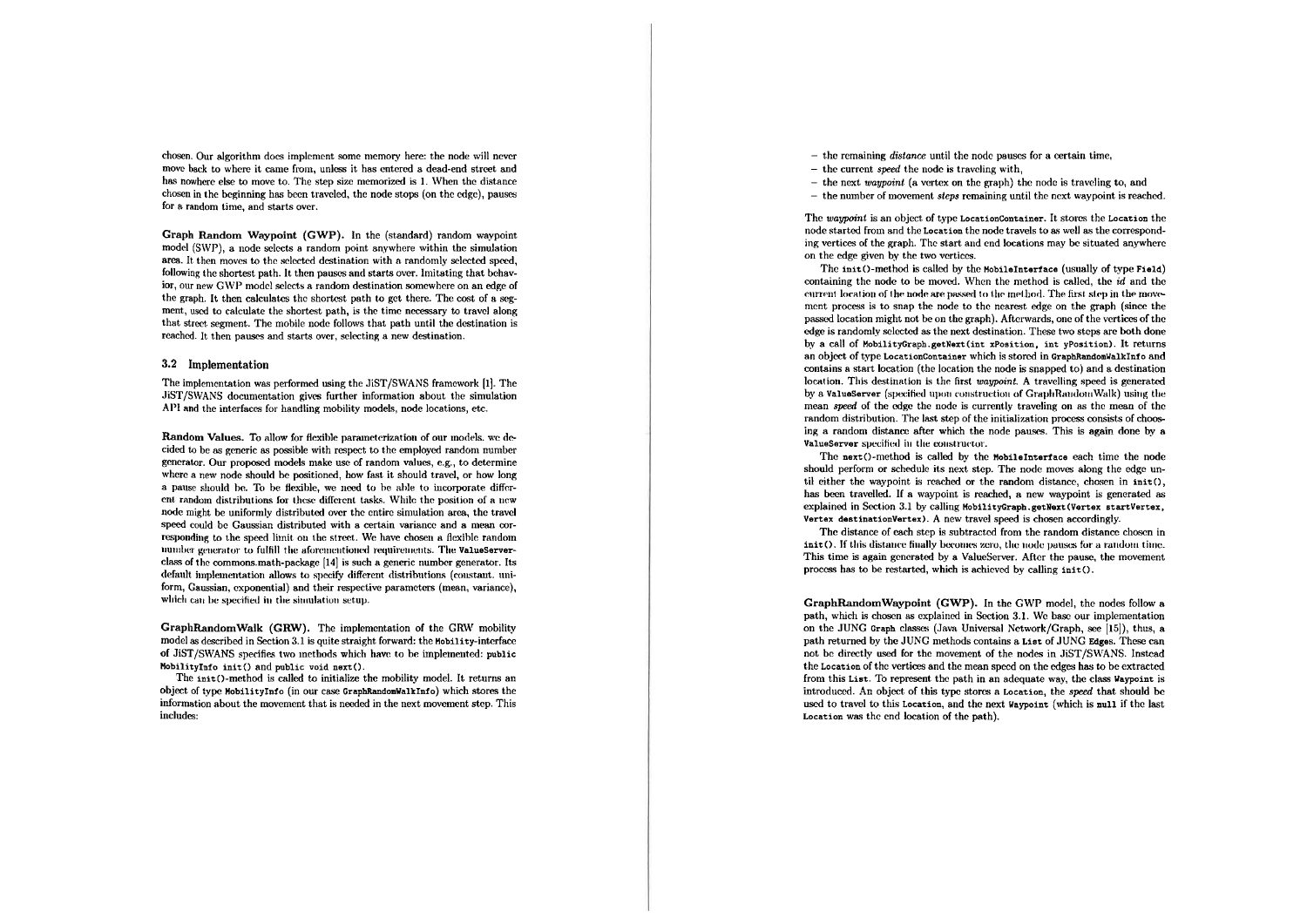For the concrete implementation, the two methods  $init(...)$  and  $next(...)$ have to be implemented once more. For this mobility model, the information that has to be passed from one step to the next is stored in an object of type GraphRandomWaypointInfo, which contains:

- $-$  the current speed the node is traveling with,
- $-$  the path the node still has to travel on, and
- $-$  the number of movement *steps* remaining until the next waypoint is reached.

During the initialization, the node has to be snapped to an edge of the graph first (see section 3.2). A random destination Location is generated using ValueServers. The fastest path from the current Location to the newly generated destination (see section 3.1) can now be computed. This path is stored in the Waypoint object of the GraphRandomWaypointInfo as explained before.

A call of the next() method starts the movement of the node along the path. For each edge a new random speed is chosen with a mean which is equal to the speed stored in the Waypoint object. When the final destination is reached. the node pauses for a random time. Afterwards the movement can be restarted, which is again done by calling the init() method.



Figure 1: UML class-diagramms

Grouped Mobility The GroupingField class adds the possibility of grouped nodes to the Field class. This means that the nodes can move in a parentchild-relationship, where the movement of the parent affects the movement of

the children. Fig. 1a shows a class-diagram of the existing Field class as it was already present in JiST/SWANS. Fig. 1b shows the extended structure of the new GroupingField class. The RadioGroupData class is an extension of the ElementData class and holds an additional reference to an object of the RadioGroup class. This class holds the set of ElementData objects that belong to this group. The movement of the elements is now performed as follows:

- 1. A Mobility object calls the moveElement(id, location) method of the GroupingField.
- 2. Using the *id*, the corresponding ElementData object is retrieved from Field.
- 3. The Location of this object is set to the new Location.
- 4. If the element is an instance of RadioGroupData, the move  $(\ldots)$  method of the RadioGroup is called.
- 5. Knowing its old Location as well as the new Location, the RadioGroup now calculates its relative movement.
- 6. The RadioGroup then moves its members by the calculated relative movement by calling the setElementLocationRelative(...) method of the GroupingField for each group member.
- 7. If the member is a group itself, the process is recursively restarted from 3.

## 4 Experimental Evaluation

We evaluated our models presented in Section 3 in different scenarios. Goal of our analysis is to address the following issues:

- $-$  Node distribution: does our GWP model exhibit a clustering effect similar to the one observed in the SWP model [13]?
- $-$  Speed decay: do our models exhibit a decay of the mean speed over simulation time as observed in the standard models [12] and how does the mean pause time of the nodes affect the average speed observed?

We evaluated the mobility models on two different road scenarios. Scenario L. which is shown in Fig. 2a represents a part of a city  $(2400m^*2400m)$  with a dense street network where all the streets are of equal type, meaning that they all have the same speed limit of  $40km/h$ . Scenario II, shown in Fig. 2b, has a greater variety of streets (1900m\*1900m, including highways with a speed limit of  $70km/h$ ) and is not as dense as Scenario I. The road data was taken from the public Tiger/Line-Database [16]. Each of the results presented in this section is the average of 20 simulations with 100 nodes each. For the GRW model, the travel distance was Gaussian distributed with mean  $\mu_d = 5km$  and a variance of  $\sigma_d = 1.5km$ .

#### 4.1 Node Distribution

Fig. 3 shows the utilization of the streets of our scenarios after a simulated time of 48 hours, where utilization is measured as the total time the street is used.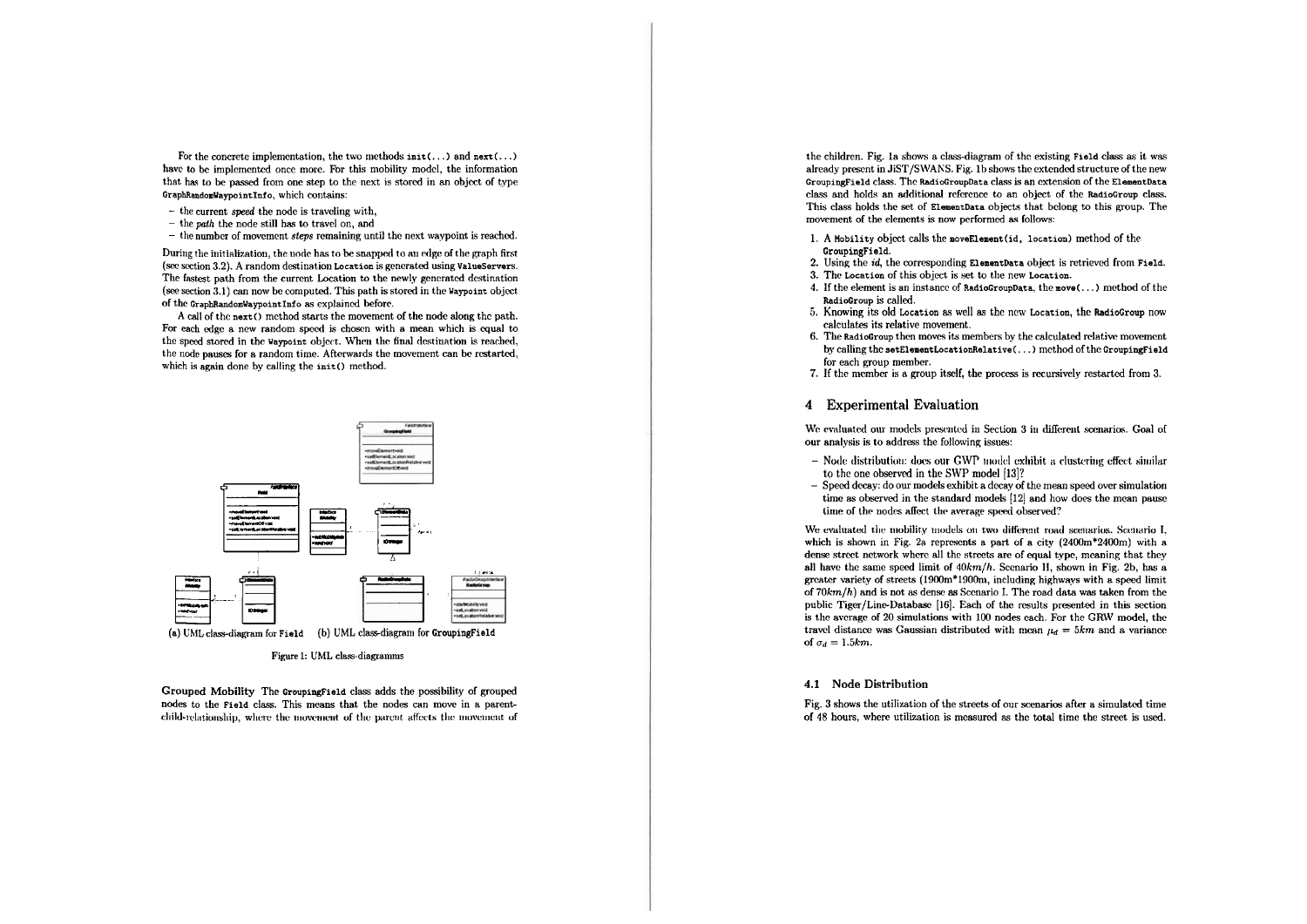The travel speed was Gaussian distributed, with the mean  $\mu_{s,i}$  of street *i* set to the speed limit of street *i*. The variance was set to  $\sigma_{s,i} = 0.1 \mu_{s,i}$ . For the SWP model, a mean speed of  $\mu_n = 40km/h$  was used, which is the same as the speed limit of the streets in Scenario I. A variance of  $\sigma_n = 0.1 \cdot \mu_n$  was used for the SWP simulation, too. The pause time of the nodes was set to zero for all models.

In the GRW mobility simulation, the utilization is uniformly distributed on all strects in Scenario 1 (see Fig. 3, left), as it is for a standard random walk (SRW) model [5]. In Scenario II (see Fig. 4, left), one observes that the utilization of thc highways is lower than thc onc of the normal streets. This is due to the fact that a node chooses its next streets independently of the street speed limits. Since thc speed on the highways is higher than thc speed on thc normal streets, the mean time a node travels on a part of a highway is lower than the mean time spent on a part of a normal street of the same length. In the GWP scenario, a clustering of the nodes is clearly visible (see Fig. 3 and Fig. **1,** right). Wliilc in the SWP model thc node density is highcr at the center, in the GWP modcl, clustering does not necessarily occur in the center. In GWP the nodes check for the fastest path from one location to another. The utilization of a street depends on its menn speed and on the shape of thc street grid itsclf. Duc to the nearly uniform distribution of streets in Scenario I (see Fig. 3, right), the streets are used with similar probability. But as in the SWP model, most nodes want to travel through the center. This is why there is a higher utilization of the streets in the centcr of the simulation area. In Scenario 11 *(sec* Fig. 4, right) most fastcst paths from one end to the other end of the simulation area use the highways. These streets are more heavily loaded than the streets in the center.



Figure 2: Street scenarios used for evaluation.



Figure 3: Node distribution in Scenario I using graph random walk (GRW, left) vs. graph random waypoint (GWP, right) mobility model.



Figure 4: Node distribution in Scenario II using graph random walk (GRW, left) vs. graph random waypoint (GWP, right) mobility model.



Figure 5: (a)Mean speed  $\bar{v}$  over time  $t$  and (b) mean speed  $\bar{v}$  vs. pausetime  $\mu_p$